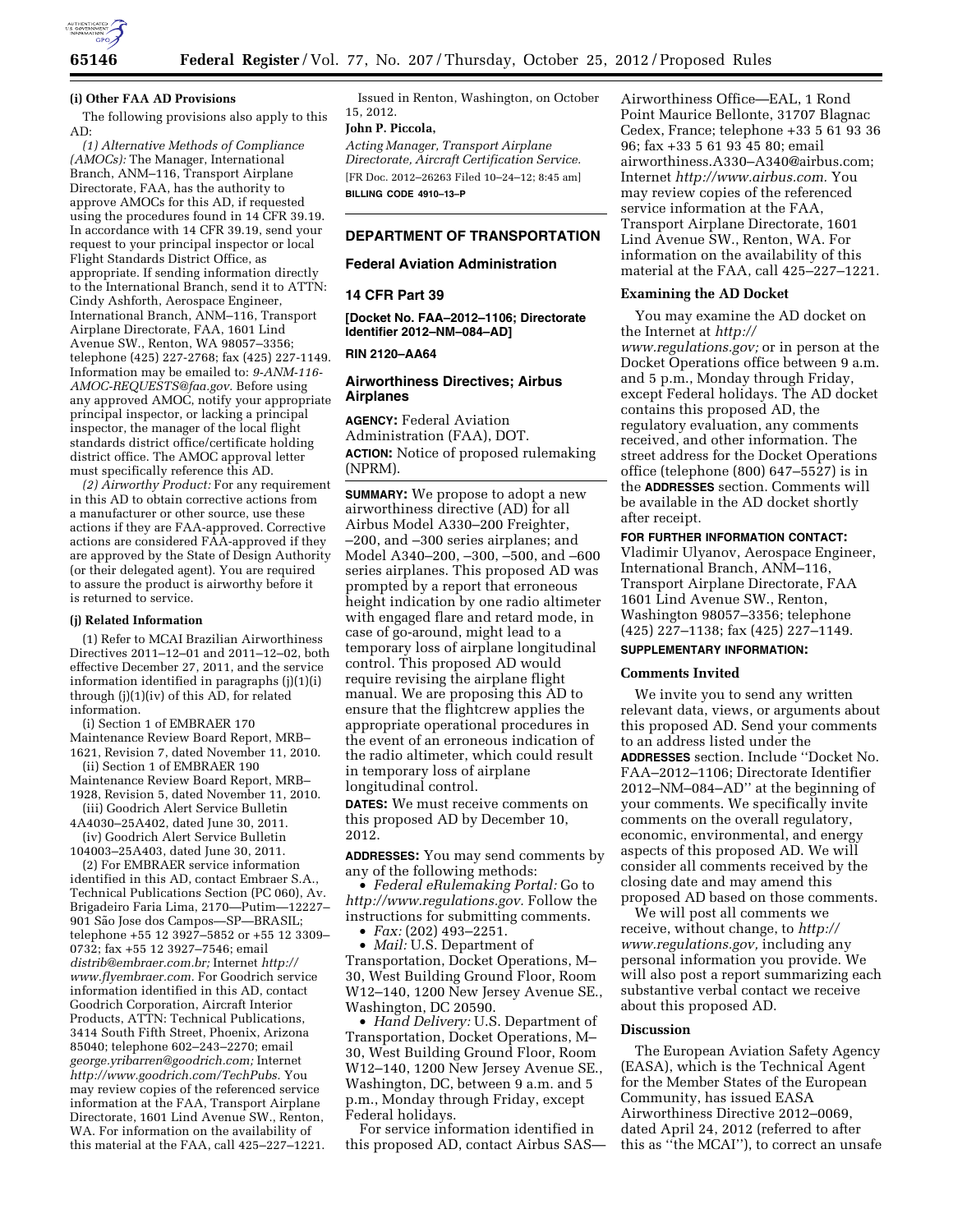condition for the specified products. The MCAI states:

Airbus performed tests to investigate the consequences of one radio altimeter providing an erroneous indication.

These tests concluded that with engaged flare and retard mode, in case of go-around, the situation may lead to a temporary loss of aeroplane longitudinal control.

To address this condition, Airbus issued a new Airplane Flight Manual (AFM) operational procedure.

For the reasons described above, this [EASA] AD requires amendment of the applicable AFM to ensure that the flight crew applies the appropriate operational procedures.

You may obtain further information by examining the MCAI in the AD docket.

### **Relevant Service Information**

Airbus has issued Temporary Revision TR37, Issue 1.0, dated June 15, 2010; and Temporary Revision TR38, Issue 1.0, dated June 15, 2010; to the Airbus A330/A340 AFM. The actions described in this service information are intended to correct the unsafe condition identified in the MCAI.

### **FAA's Determination and Requirements of This Proposed AD**

This product has been approved by the aviation authority of another country, and is approved for operation in the United States. Pursuant to our bilateral agreement with the State of Design Authority, we have been notified of the unsafe condition described in the MCAI and service information referenced above. We are proposing this AD because we evaluated all pertinent information and determined an unsafe condition exists and is likely to exist or develop on other products of the same type design.

### **Differences Between This AD and the MCAI or Service Information**

While the compliance time for doing the actions specified in EASA AD 2012– 0069, dated April 24, 2012, is within 14 days after the effective date of EASA AD 2012–0069, dated April 24, 2012, this proposed AD has a required compliance time of within 30 days after the effective date of this AD.

### **Costs of Compliance**

Based on the service information, we estimate that this proposed AD would affect about 64 products of U.S. registry. We also estimate that it would take about 1 work-hour per product to comply with the basic requirements of this proposed AD. The average labor rate is \$85 per work-hour. Based on these figures, we estimate the cost of the proposed AD on U.S. operators to be \$5,440, or \$85 per product.

### **Authority for This Rulemaking**

Title 49 of the United States Code specifies the FAA's authority to issue rules on aviation safety. Subtitle I, section 106, describes the authority of the FAA Administrator. ''Subtitle VII: Aviation Programs,'' describes in more detail the scope of the Agency's authority.

We are issuing this rulemaking under the authority described in ''Subtitle VII, Part A, Subpart III, Section 44701: General requirements.'' Under that section, Congress charges the FAA with promoting safe flight of civil aircraft in air commerce by prescribing regulations for practices, methods, and procedures the Administrator finds necessary for safety in air commerce. This regulation is within the scope of that authority because it addresses an unsafe condition that is likely to exist or develop on products identified in this rulemaking action.

### **Regulatory Findings**

We determined that this proposed AD would not have federalism implications under Executive Order 13132. This proposed AD would not have a substantial direct effect on the States, on the relationship between the national Government and the States, or on the distribution of power and responsibilities among the various levels of government.

*For the reasons discussed above, I certify this proposed regulation:* 

1. Is not a ''significant regulatory action'' under Executive Order 12866;

2. Is not a ''significant rule'' under the DOT Regulatory Policies and Procedures (44 FR 11034, February 26, 1979);

3. Will not affect intrastate aviation in Alaska; and

4. Will not have a significant economic impact, positive or negative, on a substantial number of small entities under the criteria of the Regulatory Flexibility Act.

We prepared a regulatory evaluation of the estimated costs to comply with this proposed AD and placed it in the AD docket.

### **List of Subjects in 14 CFR Part 39**

Air transportation, Aircraft, Aviation safety, Incorporation by reference, Safety.

### **The Proposed Amendment**

Accordingly, under the authority delegated to me by the Administrator, the FAA proposes to amend 14 CFR part 39 as follows:

### **PART 39—AIRWORTHINESS DIRECTIVES**

1. The authority citation for part 39 continues to read as follows:

**Authority:** 49 U.S.C. 106(g), 40113, 44701.

### **§ 39.13 [Amended]**

2. The FAA amends § 39.13 by adding the following new AD:

**Airbus:** Docket No. FAA–2012–1106; Directorate Identifier 2012–NM–084–AD.

#### **(a) Comments Due Date**

We must receive comments by December 10, 2012.

#### **(b) Affected ADs**

None.

#### **(c) Applicability**

This AD applies to Airbus Model A330– 223F and –243F airplanes; Model A330–201, –202, –203, –223, –243, –301, –302, –303, –321, –322, –323, –341, –342, and –343 airplanes; and Model A340–211, –212, –213, –311, –312, –313, –541, and –642 airplanes; certificated in any category; all manufacturer serial numbers.

#### **(d) Subject**

Air Transport Association (ATA) of America Code 34, Navigation.

### **(e) Reason**

This AD was prompted by a report that erroneous height indication by one radio altimeter with engaged flare and retard mode, in case of go-around, might lead to a temporary loss of airplane longitudinal control. We are issuing this AD to ensure that the flightcrew applies the appropriate operational procedures in the event of an erroneous indication of the radio altimeter, which could result in temporary loss of airplane longitudinal control.

#### **(f) Compliance**

You are responsible for having the actions required by this AD performed within the compliance times specified, unless the actions have already been done.

#### **(g) Airplane Flight Manual (AFM) Revision**

(1) Within 30 days after the effective date of this AD, revise the applicable section of the Airbus A330/A340 AFM to include the information in Airbus Temporary Revision TR37, Issue 1.0, dated June 15, 2010; or Airbus Temporary Revision TR38, Issue 1.0, dated June 15, 2010; to the Airbus A330/ A340 AFM. This may be done by inserting a copy of this AD, or Airbus Temporary Revision TR37, Issue 1.0, dated June 15, 2010, and Airbus Temporary Revision TR38, Issue 1.0, dated June 15, 2010; in the AFM.

**Note 1 to paragraph (g)(1) of this AD:**  When the information in Airbus Temporary Revision TR37, Issue 1.0, dated June 15, 2010; or Airbus Temporary Revision TR38, Issue 1.0, dated June 15, 2010, to the Airbus A3330/A340 AFM, has been included in the applicable section of the general revisions of the AFM, the general revisions may be inserted into the AFM, and the copy of this AD may be removed from the AFM, provided